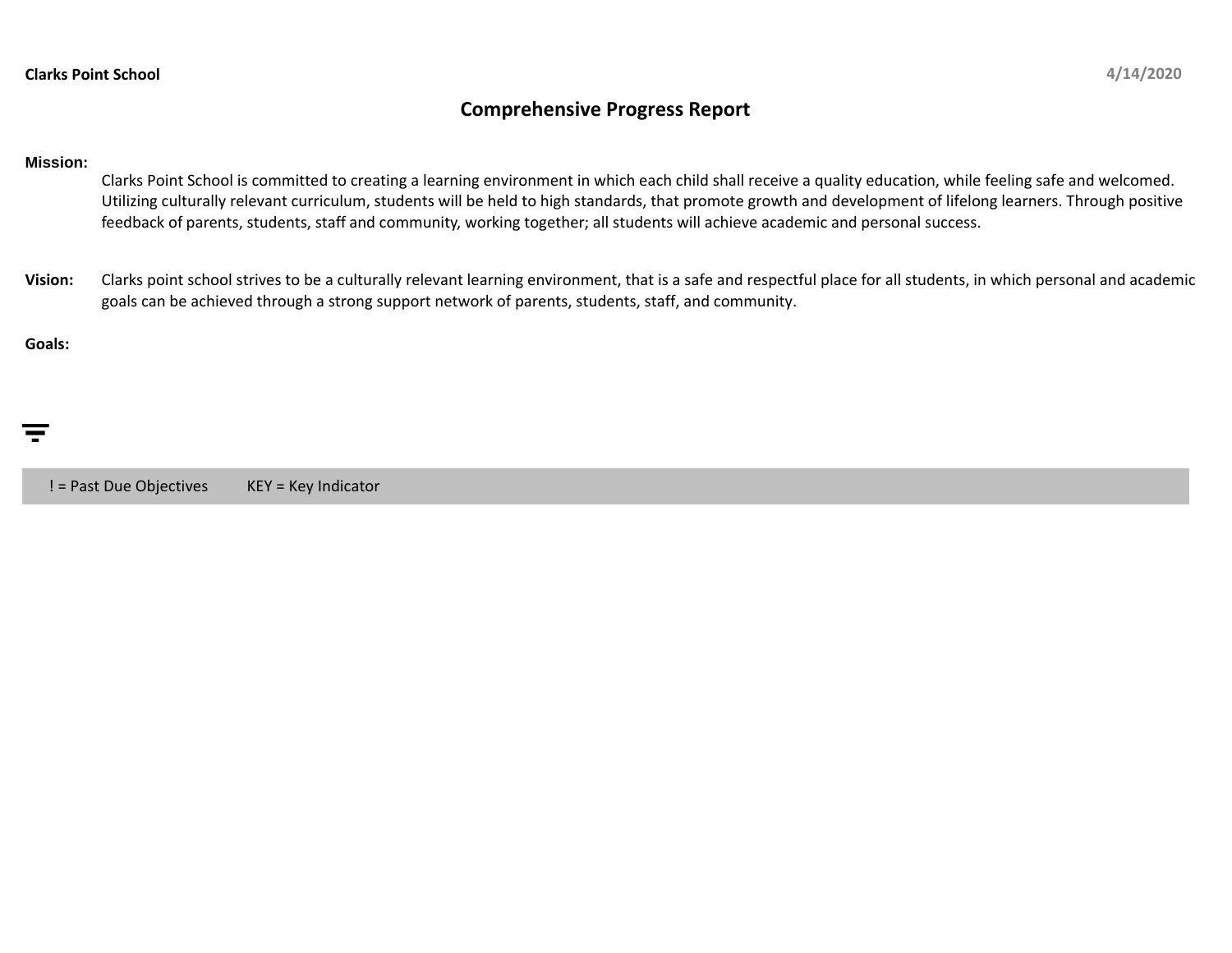| <b>Core Function:</b>                      |            |                            | <b>Curriculum</b>                                                                                                                                                                                                                                                                                                                                                                                                                                                                                             |                                          |                       |                    |  |  |
|--------------------------------------------|------------|----------------------------|---------------------------------------------------------------------------------------------------------------------------------------------------------------------------------------------------------------------------------------------------------------------------------------------------------------------------------------------------------------------------------------------------------------------------------------------------------------------------------------------------------------|------------------------------------------|-----------------------|--------------------|--|--|
|                                            |            | <b>Effective Practice:</b> | Domain 1.0- There is evidence that the curriculum is aligned, implemented, reviewed, and used in conjunction with the Alaska Content<br>Standards.                                                                                                                                                                                                                                                                                                                                                            |                                          |                       |                    |  |  |
|                                            | <b>KEY</b> | 1.01                       | School staff implements the district approved, research-based<br>curricula that are aligned with Alaska Content Standards.(323)<br>(KEY, SWP)                                                                                                                                                                                                                                                                                                                                                                 | Implementation<br><b>Status</b>          | <b>Assigned To</b>    | <b>Target Date</b> |  |  |
| <b>Initial Assessment:</b>                 |            |                            | 4-13-2020 Clarks Point school utilizes all materials provided by<br>Southwest Region School district. All curriculum is aligned to Alaska<br>Content Standards. Reading and Language arts curriculum used is<br>Reading Mastery, the math curriculum is Go Math.                                                                                                                                                                                                                                              | <b>Limited Development</b><br>04/13/2020 |                       |                    |  |  |
|                                            |            |                            | Priority Score: 3<br><b>Opportunity Score: 3</b>                                                                                                                                                                                                                                                                                                                                                                                                                                                              | Index Score: 9                           |                       |                    |  |  |
| <b>How it will look</b><br>when fully met: |            |                            | 5-22-2020 Staff will maintain current certification and contemporary<br>teaching methods to follow district approved, research-based curricula<br>by following each curriculum and pacing guides in consult with the<br>district curriculum director as needed. This includes utilizing the initial<br>district in-service times to find out what curriculum will be<br>implemented at the site and what is necessary to implement it. The<br>principal will observe compliance during employee observations. | <b>Objective Met</b><br>04/13/20         | <b>Aaron Anderson</b> | 05/22/2020         |  |  |
| <b>Actions</b>                             |            |                            |                                                                                                                                                                                                                                                                                                                                                                                                                                                                                                               |                                          |                       |                    |  |  |
|                                            |            |                            | 4/13/20 4-13-2020 Clarks Point school utilizes all materials provided by<br>Southwest Region School district. All curriculum is aligned to Alaska<br>Content Standards. Reading and Language arts curriculum used is<br>Reading Mastery, the math curriculum is Go Math.                                                                                                                                                                                                                                      | Complete 04/13/2020                      | Aaron Anderson        | 04/13/2020         |  |  |
|                                            |            | Notes:                     |                                                                                                                                                                                                                                                                                                                                                                                                                                                                                                               |                                          |                       |                    |  |  |
| <b>Implementation:</b>                     |            |                            |                                                                                                                                                                                                                                                                                                                                                                                                                                                                                                               | 04/13/2020                               |                       |                    |  |  |
| <b>Evidence</b>                            |            |                            | 4/13/2020                                                                                                                                                                                                                                                                                                                                                                                                                                                                                                     |                                          |                       |                    |  |  |
|                                            |            | <b>Experience</b>          | 4/13/2020                                                                                                                                                                                                                                                                                                                                                                                                                                                                                                     |                                          |                       |                    |  |  |
| <b>Sustainability</b>                      |            |                            | 4/13/2020                                                                                                                                                                                                                                                                                                                                                                                                                                                                                                     |                                          |                       |                    |  |  |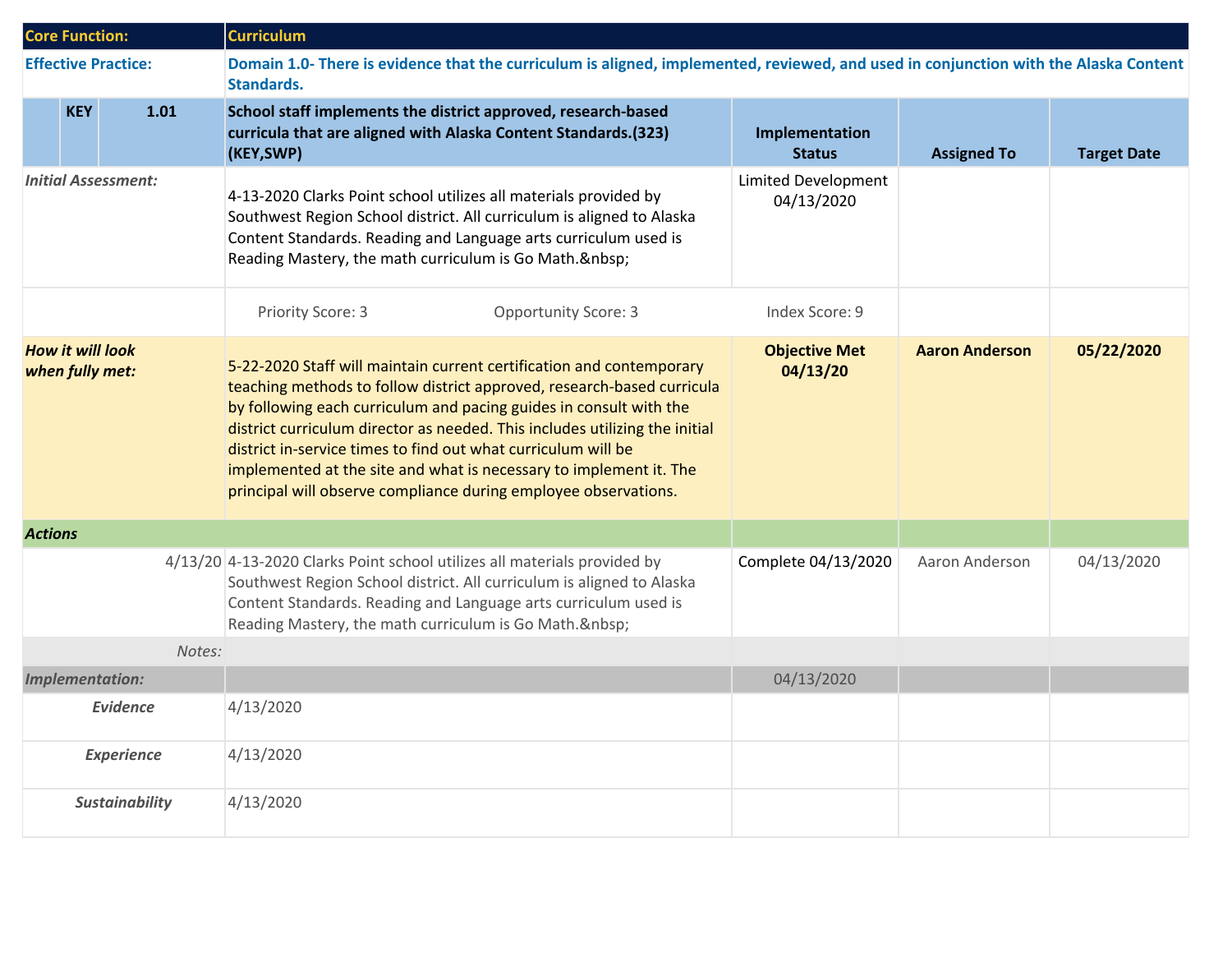| <b>Core Function:</b>      |            |                            | <b>Assessment</b>                                                                                                                                                                                                                                                                                                                                                                                                                                                                                                                                                                                                                              |                                          |                    |                    |  |  |
|----------------------------|------------|----------------------------|------------------------------------------------------------------------------------------------------------------------------------------------------------------------------------------------------------------------------------------------------------------------------------------------------------------------------------------------------------------------------------------------------------------------------------------------------------------------------------------------------------------------------------------------------------------------------------------------------------------------------------------------|------------------------------------------|--------------------|--------------------|--|--|
|                            |            | <b>Effective Practice:</b> | Domain 2.0- There is evidence that assessment of student learning is frequent, systematic, and aligned with Alaska Content Standards.                                                                                                                                                                                                                                                                                                                                                                                                                                                                                                          |                                          |                    |                    |  |  |
|                            | <b>KEY</b> | 2.03                       | School staff use universal screening assessments and routinely<br>administer them multiple times a year in at least literacy and math.<br>(331)(KEY)                                                                                                                                                                                                                                                                                                                                                                                                                                                                                           | Implementation<br><b>Status</b>          | <b>Assigned To</b> | <b>Target Date</b> |  |  |
| <b>Initial Assessment:</b> |            |                            | 4-13-2020 Faculty will conduct Measures of Academic Progress (MAP)<br>testing Fall, Winter, and Spring to asses student progress according to<br>established national grade benchmarks. The result of these assessments<br>will be reviewed with students and parents/guardians and drive<br>instruction.                                                                                                                                                                                                                                                                                                                                      | Full Implementation<br>04/13/2020        |                    |                    |  |  |
| <b>Core Function:</b>      |            |                            | <b>Instruction</b>                                                                                                                                                                                                                                                                                                                                                                                                                                                                                                                                                                                                                             |                                          |                    |                    |  |  |
| <b>Effective Practice:</b> |            |                            | Domain 3.0- There is evidence that research based, effective, and varied instructional strategies are used in all classrooms to meet the<br>needs of each student.                                                                                                                                                                                                                                                                                                                                                                                                                                                                             |                                          |                    |                    |  |  |
|                            | <b>KEY</b> | 3.02                       | School staff implement a coherent, documented plan throughout the<br>school to ensure that all students receive core instruction and all low-<br>performing students receive additional support to help them meet or<br>exceed the state content standards.(335)(KEY,SWP)                                                                                                                                                                                                                                                                                                                                                                      | Implementation<br><b>Status</b>          | <b>Assigned To</b> | <b>Target Date</b> |  |  |
| <b>Initial Assessment:</b> |            |                            | Learning is achieved through direct instruction, utilizing both<br>technological and print curriculum. Learning is differentiated based on<br>needs of the student and all students are in small groups. The very<br>small student population at Clarks Point allows for individualized<br>learning and instruction. The daily schedule has been arranged to<br>provide maximum time for the core instruction areas earlier in the day<br>for maximum effectiveness. Teacher student ratio is such that low-<br>performing students will receive scaffolded instruction and one on one<br>direct instruction as needed to improve performance. | <b>Full Implementation</b><br>04/13/2020 |                    |                    |  |  |
| <b>KEY</b><br>3.03         |            |                            | School staff use research-based instructional practices, programs and<br>materials.(337)(KEY,SWP)                                                                                                                                                                                                                                                                                                                                                                                                                                                                                                                                              | Implementation<br><b>Status</b>          | <b>Assigned To</b> | <b>Target Date</b> |  |  |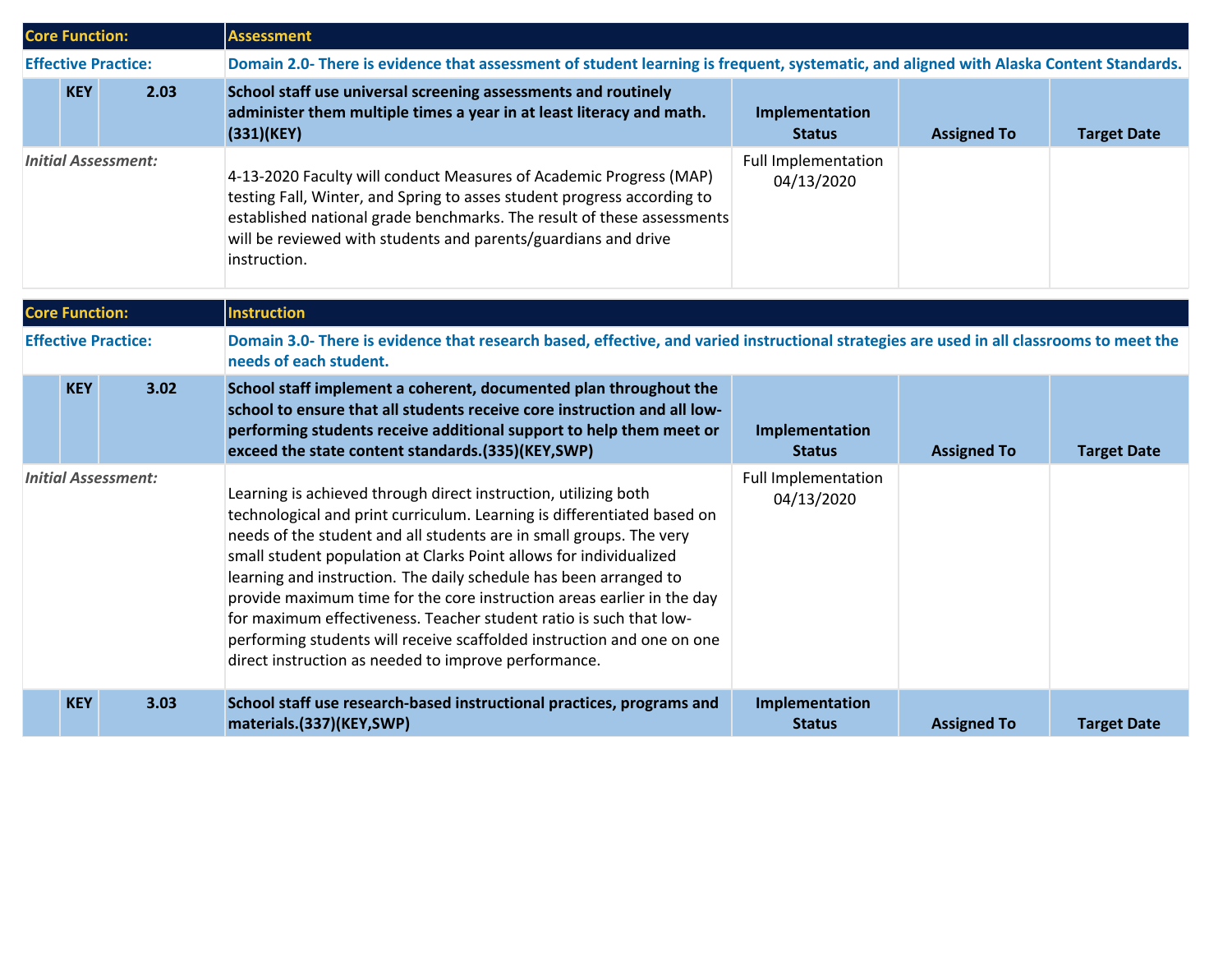| <b>Initial Assessment:</b> |      | All curriculum used is provided by Southwest Region School District. All<br>programs are research based. Instructional practices are differentiated<br>for each student in a small group setting & nbsp; This includes<br>differentiated instruction, small group instruction, and one-on-one<br>instructions   The student population at Clarks Point is very small<br>which allows for individualized learning.<br>As faculty follow district mandated curriculum and pacing guides, they<br>will consult with the district curriculum director as needed to make sure<br>to use research based instructional practices, programs, and materials.<br>This includes utilizing the initial district in-service times to find out what<br>curriculum will be implemented at the site and what is necessary to<br>implement it. The principal will observe compliance during employee<br>observations. | Full Implementation<br>04/13/2020        |                    |                    |
|----------------------------|------|------------------------------------------------------------------------------------------------------------------------------------------------------------------------------------------------------------------------------------------------------------------------------------------------------------------------------------------------------------------------------------------------------------------------------------------------------------------------------------------------------------------------------------------------------------------------------------------------------------------------------------------------------------------------------------------------------------------------------------------------------------------------------------------------------------------------------------------------------------------------------------------------------|------------------------------------------|--------------------|--------------------|
| <b>KEY</b>                 | 3.04 | School staff consistently, and regularly measure the effectiveness of<br>instruction using data from a variety of formative assessments.(340)<br>(KEY)                                                                                                                                                                                                                                                                                                                                                                                                                                                                                                                                                                                                                                                                                                                                               | Implementation<br><b>Status</b>          | <b>Assigned To</b> | <b>Target Date</b> |
| <b>Initial Assessment:</b> |      | NWEA MAP testing is completed 3x per year to monitor student<br>growth. Reading Running Records are utilized to monitor reading. A<br>variety of curriculum integrated formative assessment are also used.<br>Through the use of quizzes, tests, and AIMSWeb assessment tools,<br>teachers will measure the effectiveness of instruction given and adjust<br>instruction as needed demonstrated by student performance.<br>Performance will be shared with parents during parent/teacher<br>conferences and additional meetings to generate strategy<br>improvements and additional supports for students.                                                                                                                                                                                                                                                                                           | <b>Full Implementation</b><br>04/13/2020 |                    |                    |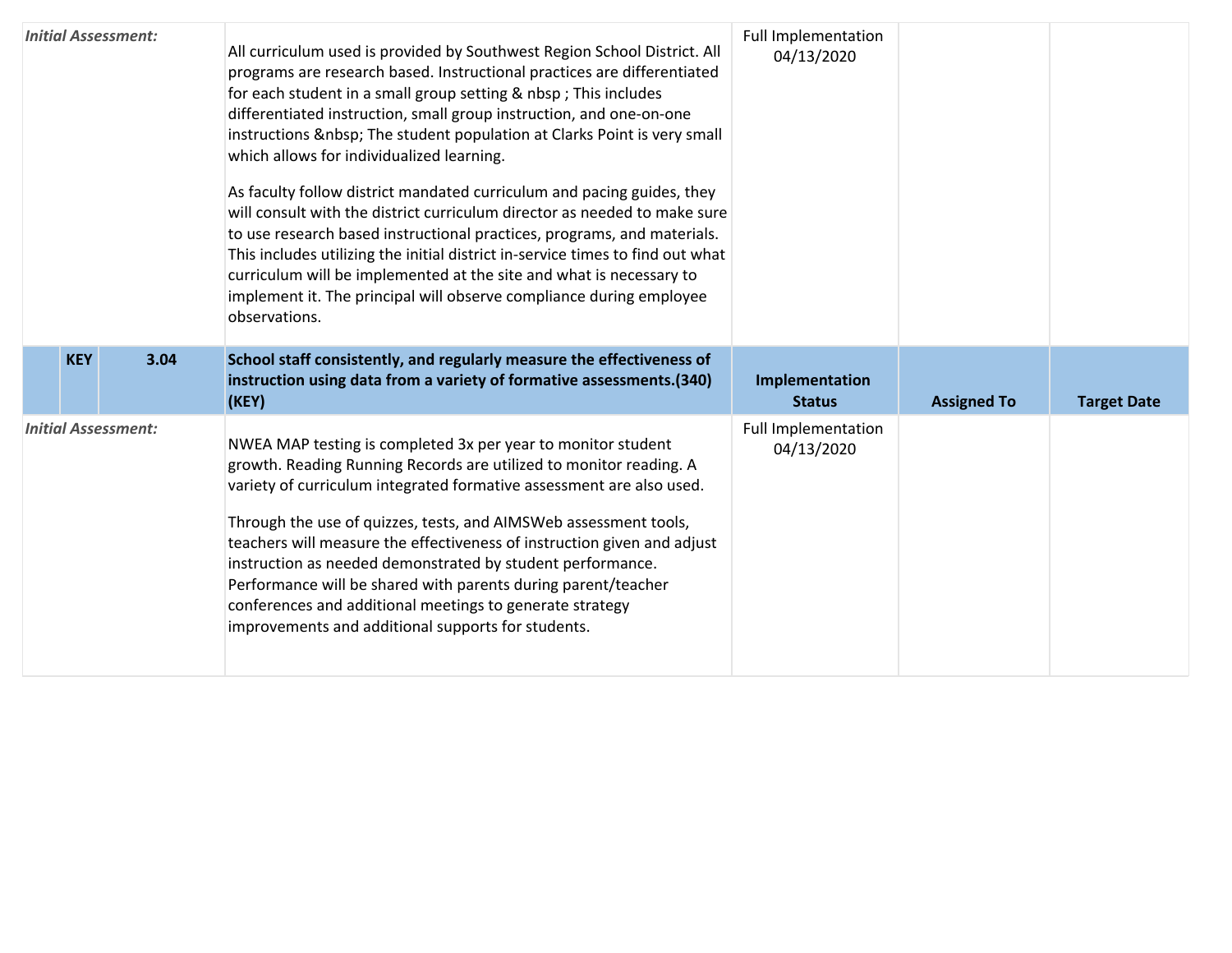| <b>Core Function:</b>                      |            |                            | <b>Supportive Learning Environment</b>                                                                                                                                                                                                                                                                                                                                                                                                                                                                                                                    |                                          |                       |                    |  |
|--------------------------------------------|------------|----------------------------|-----------------------------------------------------------------------------------------------------------------------------------------------------------------------------------------------------------------------------------------------------------------------------------------------------------------------------------------------------------------------------------------------------------------------------------------------------------------------------------------------------------------------------------------------------------|------------------------------------------|-----------------------|--------------------|--|
|                                            |            | <b>Effective Practice:</b> | Domain 4.0- There is evidence that school culture and climate provide a safe, orderly environment conducive to learning.                                                                                                                                                                                                                                                                                                                                                                                                                                  |                                          |                       |                    |  |
|                                            | <b>KEY</b> | 4.03                       | School staff communicate school-wide behavior expectations that are<br>understood and achieved by students, and staff provide positive<br>behavioral supports.(344)(KEY,SWP)                                                                                                                                                                                                                                                                                                                                                                              | Implementation<br><b>Status</b>          | <b>Assigned To</b>    | <b>Target Date</b> |  |
| <b>Initial Assessment:</b>                 |            |                            | 1/25/18 - Clarks Point school in conjunction with Clarks Point C.S.C. are<br>in the process of addressing this issue by rewriting school handbook.                                                                                                                                                                                                                                                                                                                                                                                                        | <b>Limited Development</b><br>02/07/2018 |                       |                    |  |
| <b>How it will look</b><br>when fully met: |            |                            | The C.S.C. and Mr. Harvilla developed policies in a written handbook.<br>The policies will be rolled out for the 2018-2019 school year. There will<br>be a parent meeting / back to school night, in which the policies are<br>rolled out. Positive behavior supports are in place.                                                                                                                                                                                                                                                                       |                                          | <b>Aaron Anderson</b> | 05/22/2020         |  |
| <b>Actions</b>                             |            |                            |                                                                                                                                                                                                                                                                                                                                                                                                                                                                                                                                                           | 2 of 3 (67%)                             |                       |                    |  |
|                                            |            |                            | 5/10/18 Create Student Handbook                                                                                                                                                                                                                                                                                                                                                                                                                                                                                                                           | Complete 05/24/2019                      | Shannon Harvilla      | 04/15/2018         |  |
|                                            |            |                            | Notes: Update handbook yearly                                                                                                                                                                                                                                                                                                                                                                                                                                                                                                                             |                                          |                       |                    |  |
|                                            |            |                            | 5/10/18 Have a parent night to ensure understanding of policies                                                                                                                                                                                                                                                                                                                                                                                                                                                                                           | Complete 02/27/2020                      | Shannon Harvilla      | 08/20/2018         |  |
|                                            |            | Notes:                     |                                                                                                                                                                                                                                                                                                                                                                                                                                                                                                                                                           |                                          |                       |                    |  |
|                                            |            |                            | 4/13/20 4-13-2020 School faculty and staff are moving towards the CHAMPS<br>model of school wide behavior management. Currently, detention<br>minutes were assigned to negative behavior for students to serve<br>detention at designated times (recess, P.E., and after school)<br>immediately following infractions. Positive actions were given good<br>minutes to be redeemed during open gym on Fridays after school as<br>supervised by faculty. The principal will train staff and faculty during<br>staff meetings on implementing this programs. |                                          | Aaron Anderson        | 09/01/2020         |  |
|                                            |            | Notes:                     |                                                                                                                                                                                                                                                                                                                                                                                                                                                                                                                                                           |                                          |                       |                    |  |
|                                            | <b>KEY</b> | 4.05                       | School staff provide extended learning opportunities, and students in<br>need of additional support regularly participate.(346)(KEY,SWP)                                                                                                                                                                                                                                                                                                                                                                                                                  | Implementation<br><b>Status</b>          | <b>Assigned To</b>    | <b>Target Date</b> |  |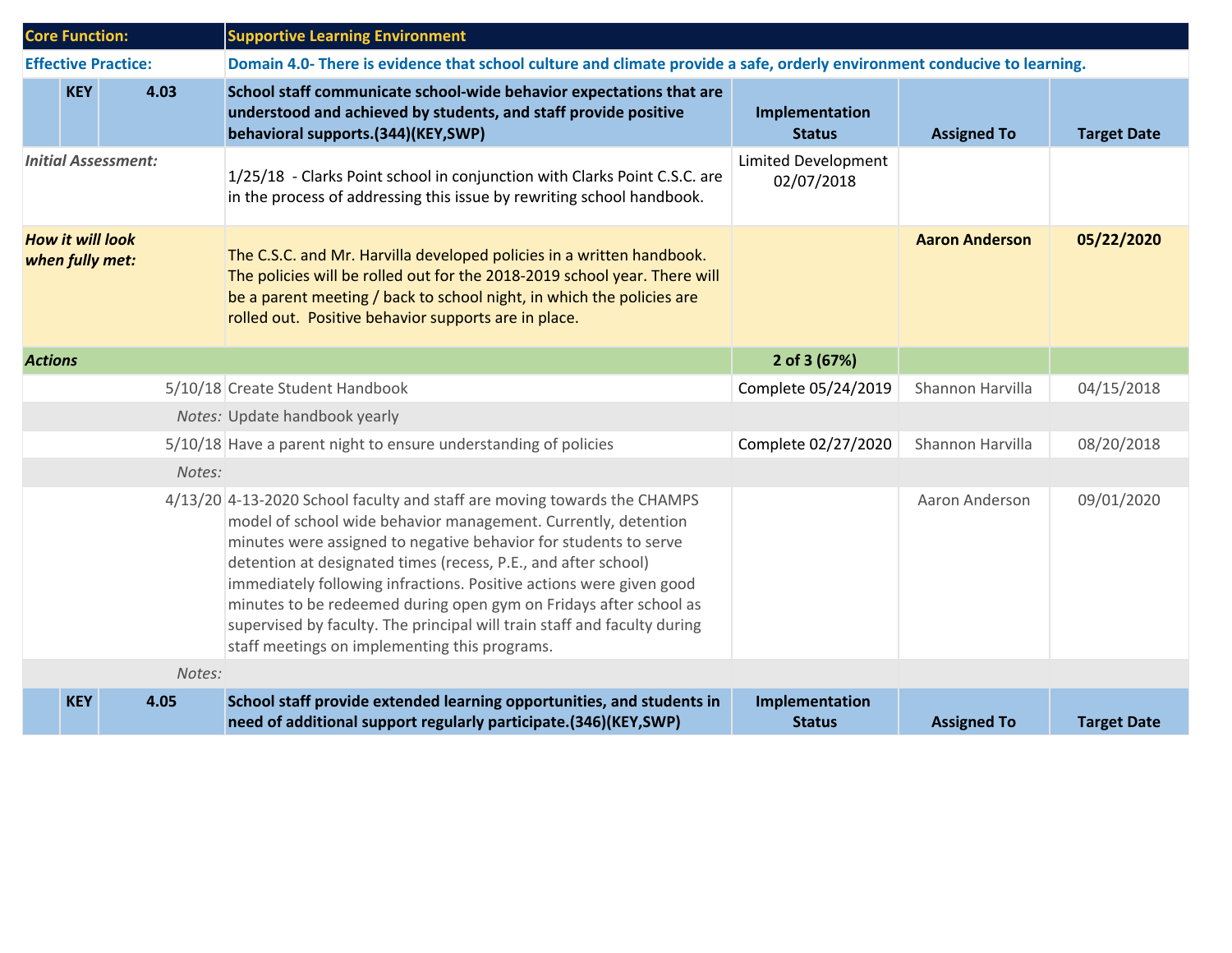| <b>Initial Assessment:</b>                 |      | 4/13/2020 - Faculty will support struggling students by sending home<br>activities and word study tasks to continue learning throughout the<br>week. A paraprofessional pushes in to assist struggling students. Staff<br>provides differentiated opportunities for student participation. A pre-<br>school program is held several times each week. School faculty and staff<br>are moving towards the CHAMPS model of school wide behavior<br>management. | <b>Full Implementation</b><br>04/13/2020 |                       |                    |
|--------------------------------------------|------|-------------------------------------------------------------------------------------------------------------------------------------------------------------------------------------------------------------------------------------------------------------------------------------------------------------------------------------------------------------------------------------------------------------------------------------------------------------|------------------------------------------|-----------------------|--------------------|
| <b>KEY</b>                                 | 4.06 | School and classroom environments reflect respect for all students<br>and cultures, and they reflect an understanding of the cultural values<br>of the students and community.(347)(KEY,SWP)                                                                                                                                                                                                                                                                | Implementation<br><b>Status</b>          | <b>Assigned To</b>    | <b>Target Date</b> |
| <b>Initial Assessment:</b>                 |      | 4/13/2020 - Each day, during the morning meeting, and during Yupik<br>class, the Yupik value of the month is recited and discussed. During<br>Yupik class, the values are worked on in related classroom activities.<br>Each classroom will have the Yupik Values posted. Yupik Values are<br>incorporated into classroom instruction and lessons to promote<br>diversity and student cultural values.                                                      | <b>Full Implementation</b><br>04/13/2020 |                       |                    |
| <b>KEY</b>                                 | 4.07 | School staff communicate effectively with parents about learning<br>expectations, student progress, and reinforcing learning at home; staff<br>implement effective strategies to increase parent engagement.(348)<br>(KEY)                                                                                                                                                                                                                                  | Implementation<br><b>Status</b>          | <b>Assigned To</b>    | <b>Target Date</b> |
| <b>Initial Assessment:</b>                 |      | 1/25/18 - Parent participation is non existant at the current time. Plans<br>to address this include, written parent communication, parents night<br>(book fair), and other events to ensure parents are comfortable with<br>the school and staff. In addition a homework policy is being developed<br>in the Clarks Point School Student Handbook.                                                                                                         | Limited Development<br>02/07/2018        |                       |                    |
| <b>How it will look</b><br>when fully met: |      | In the 2018-2019 school year progress reports will be sent home<br>regularly. In addition, letters home and signage will be developed to<br>alert parents of school events. In addition a volunteer opportunity<br>board will be constructed at school to make it easy for parents to know<br>what ways they can be involved in their child's educational experience.                                                                                       |                                          | <b>Aaron Anderson</b> | 12/18/2020         |
| <b>Actions</b>                             |      |                                                                                                                                                                                                                                                                                                                                                                                                                                                             | 1 of 2 (50%)                             |                       |                    |
|                                            |      | 5/10/18 Create Board for Parent Volunteer opportunities.                                                                                                                                                                                                                                                                                                                                                                                                    | Complete 05/01/2019                      | Shannon Harvilla      | 08/20/2018         |
|                                            |      | Notes: Update board monthly                                                                                                                                                                                                                                                                                                                                                                                                                                 |                                          |                       |                    |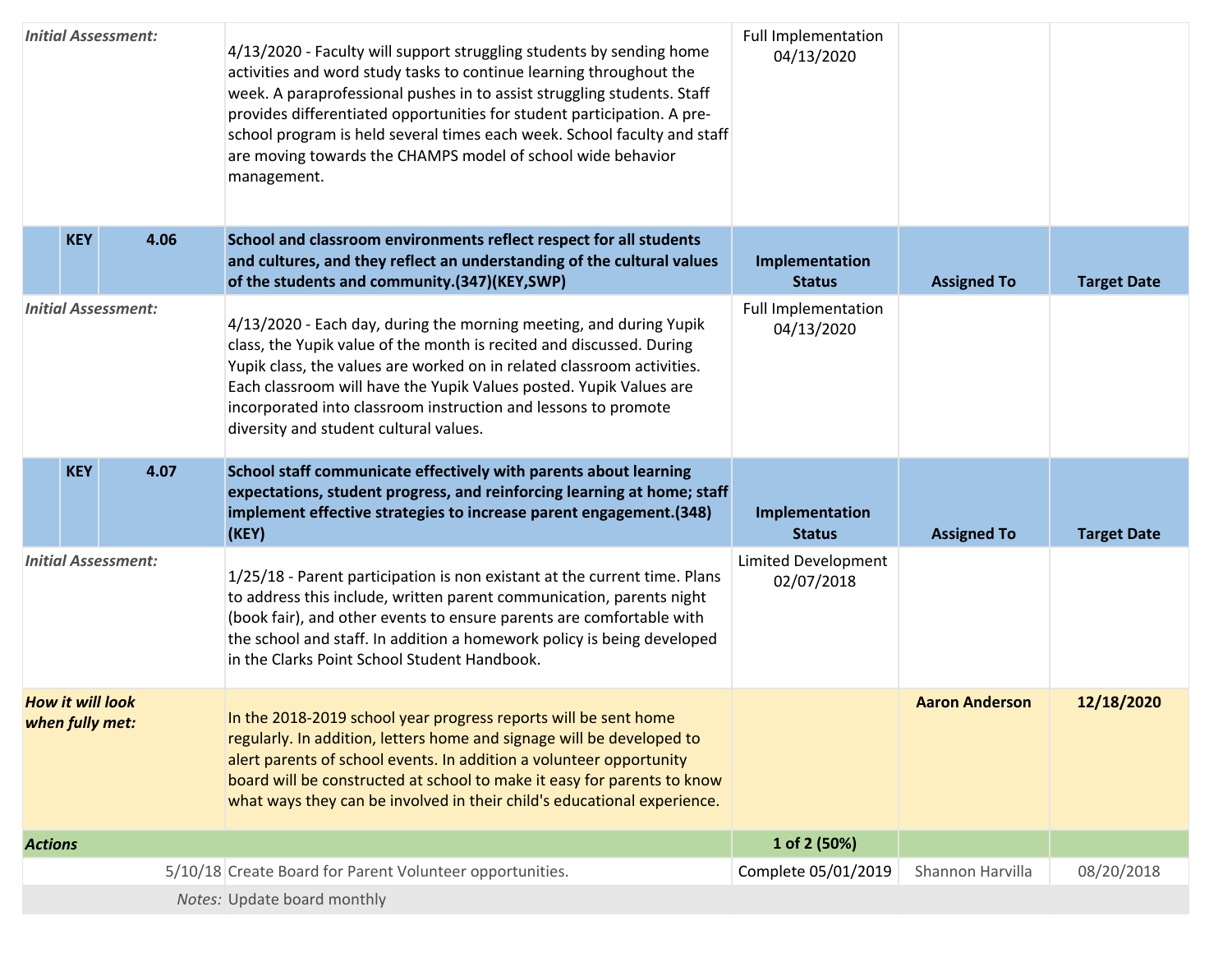| <b>KEY</b><br>5.01                         | School staff use multiple sources of student assessment data as a<br>primary factor in determining professional development priorities.                                                                                                                                                                                                                                                        | Implementation<br><b>Status</b>                                                                                                                                                                                                                                 | <b>Assigned To</b>                  | <b>Target Date</b>                                                                                                                                    |
|--------------------------------------------|------------------------------------------------------------------------------------------------------------------------------------------------------------------------------------------------------------------------------------------------------------------------------------------------------------------------------------------------------------------------------------------------|-----------------------------------------------------------------------------------------------------------------------------------------------------------------------------------------------------------------------------------------------------------------|-------------------------------------|-------------------------------------------------------------------------------------------------------------------------------------------------------|
| <b>Effective Practice:</b>                 | district.                                                                                                                                                                                                                                                                                                                                                                                      |                                                                                                                                                                                                                                                                 |                                     |                                                                                                                                                       |
| <b>Core Function:</b>                      | <b>Professional Development</b>                                                                                                                                                                                                                                                                                                                                                                |                                                                                                                                                                                                                                                                 |                                     |                                                                                                                                                       |
|                                            |                                                                                                                                                                                                                                                                                                                                                                                                |                                                                                                                                                                                                                                                                 |                                     |                                                                                                                                                       |
|                                            | and community members at the first potluck. As part of this<br>development, the community will prioritize school goals, events, and<br>plans for the school year.                                                                                                                                                                                                                              |                                                                                                                                                                                                                                                                 | Aaron Anderson                      | 09/30/2020                                                                                                                                            |
|                                            |                                                                                                                                                                                                                                                                                                                                                                                                |                                                                                                                                                                                                                                                                 |                                     |                                                                                                                                                       |
|                                            |                                                                                                                                                                                                                                                                                                                                                                                                |                                                                                                                                                                                                                                                                 |                                     | 08/20/2018                                                                                                                                            |
|                                            |                                                                                                                                                                                                                                                                                                                                                                                                |                                                                                                                                                                                                                                                                 |                                     |                                                                                                                                                       |
| <b>How it will look</b><br>when fully met: | Parents will attend C.S.C. meetings and aide in development of future<br>plans.                                                                                                                                                                                                                                                                                                                |                                                                                                                                                                                                                                                                 | <b>CSC Members</b>                  | 12/18/2020                                                                                                                                            |
| <b>Initial Assessment:</b>                 | 1/25/18 - There currently is no parental participation in goal setting. All<br>plans are set by the CSC and Administrator. A plan to increase parent<br>involvement is currently under development.                                                                                                                                                                                            | No Development<br>02/07/2018                                                                                                                                                                                                                                    |                                     |                                                                                                                                                       |
| <b>KEY</b><br>4.08                         | School priorities, goals, plans, and events are collaboratively<br>developed by school staff members, parents, students, and<br>community members, and these plans are communicated to all<br>stakeholders by school staff.(349)(KEY,SWP)                                                                                                                                                      | Implementation<br><b>Status</b>                                                                                                                                                                                                                                 | <b>Assigned To</b>                  | <b>Target Date</b>                                                                                                                                    |
|                                            |                                                                                                                                                                                                                                                                                                                                                                                                |                                                                                                                                                                                                                                                                 |                                     |                                                                                                                                                       |
|                                            | beginning of the year outlining learning expectations, student progress,<br>and ideas on how to increase learning at home. Teachers will keep a<br>contact log throughout the year. During PLC meetings, teachers will<br>discuss additional ideas to implement at home. At parent teacher<br>conferences, teachers will discuss what is working and suggest<br>additional ideas to implement. |                                                                                                                                                                                                                                                                 | Aaron Anderson                      | 08/31/2020                                                                                                                                            |
|                                            |                                                                                                                                                                                                                                                                                                                                                                                                | 4/13/20 4-13-2020 Faculty will send home an introduction letter at the<br>Notes:<br>5/10/18 Send home remiders of meeting with students<br>Notes:<br>4/13/20 4-13-2020 The school will develop a school mission with the CSC board<br>Notes:<br>(350)(KEY, SWP) | 1 of 2 (50%)<br>Complete 08/30/2019 | Shannon Harvilla<br>Domain 5.0- There is evidence that professional development is based on data and reflects the needs of students, schools, and the |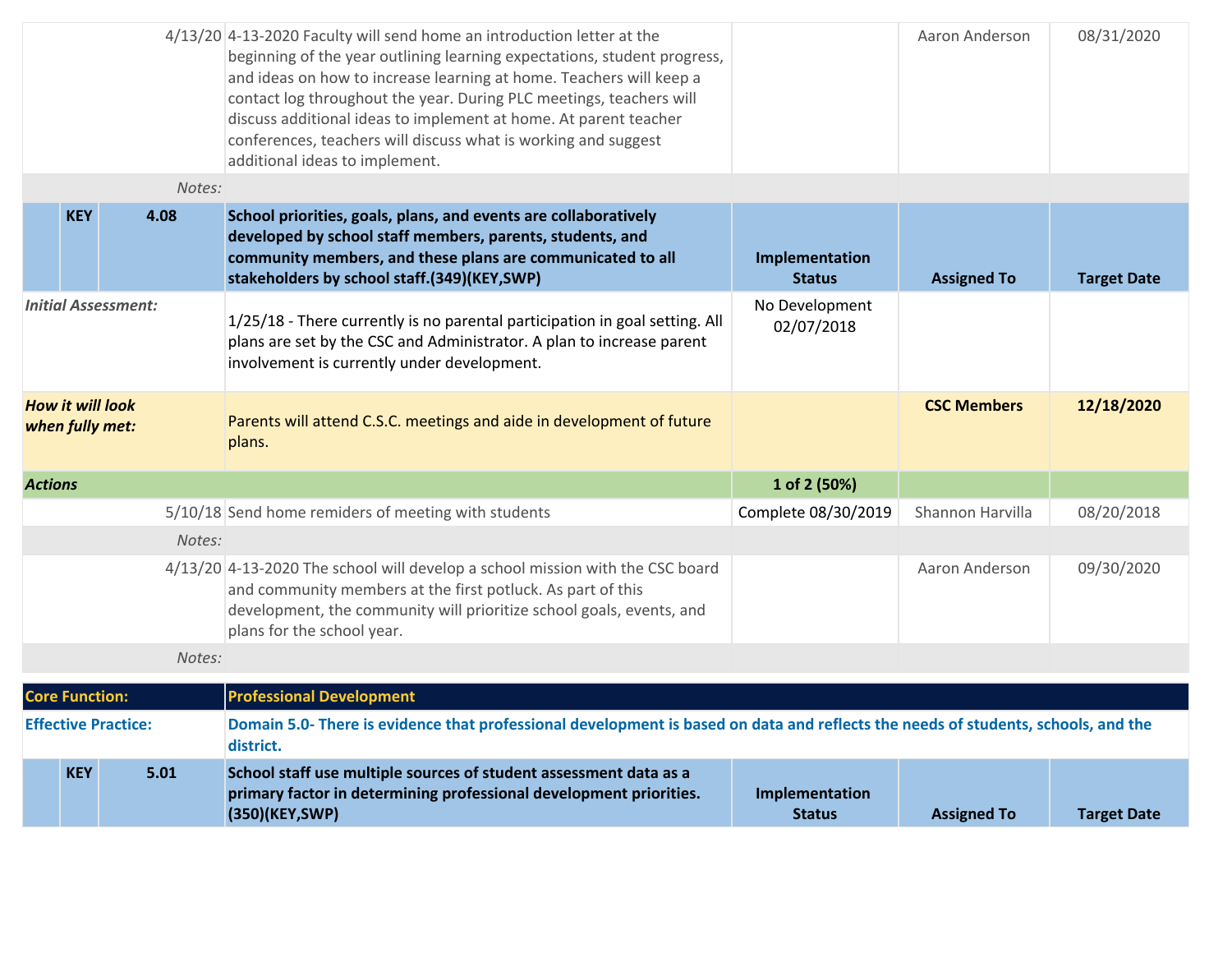| <b>Initial Assessment:</b> |            |                            | 4/13/2020 - During the first month, the principal will discuss in faculty<br>meetings, the previous year's MAP scores and current assessments to<br>determine where students are at and what supports are needed. Map<br>testing, formative and summative computerized assessments, and daily<br>work product are assessed regularly. Staff attend professional<br>development, provided by SWRSD and principal, to address the needs<br>in which the data shows needs to be addressed. | <b>Full Implementation</b><br>04/13/2020 |                    |                    |
|----------------------------|------------|----------------------------|-----------------------------------------------------------------------------------------------------------------------------------------------------------------------------------------------------------------------------------------------------------------------------------------------------------------------------------------------------------------------------------------------------------------------------------------------------------------------------------------|------------------------------------------|--------------------|--------------------|
|                            | <b>KEY</b> | 5.03                       | School staff embed professional development into daily routines and<br>practices.(353)(KEY)                                                                                                                                                                                                                                                                                                                                                                                             | Implementation<br><b>Status</b>          | <b>Assigned To</b> | <b>Target Date</b> |
| <b>Initial Assessment:</b> |            |                            | 4/13/2020 - During PLC meetings, faculty will discuss problems with<br>implementation of new strategies and seek solutions with<br>administration. This includes utilizing the initial district in-service times<br>to find out what strategies will be implemented at the site and what is<br>necessary to implement it. The principal will observe compliance during<br>employee observations.                                                                                        | <b>Full Implementation</b><br>04/13/2020 |                    |                    |
| <b>Core Function:</b>      |            |                            | <b>Title Programs</b>                                                                                                                                                                                                                                                                                                                                                                                                                                                                   |                                          |                    |                    |
|                            |            | <b>Effective Practice:</b> | Domain 8.0                                                                                                                                                                                                                                                                                                                                                                                                                                                                              |                                          |                    |                    |
|                            |            | 8.04                       | This school assists preschool children in the transition from early<br>childhood programs, such as Head Start, Even Start or any other<br>preschool program, to local elementary school programs.(2117)                                                                                                                                                                                                                                                                                 | Implementation<br><b>Status</b>          | <b>Assigned To</b> | <b>Target Date</b> |
| <b>Initial Assessment:</b> |            |                            | 3/18/2020 - Clarks Point School has a pre-K program where pre-K<br>students attend Kindergarten class. The transition process is naturally<br>part of the instructional day.<br>3/15/18 - Clarks Point School does not provide a Pre-K program other<br>than allowing 4 yr olds to come in to a play group for an hour daily.                                                                                                                                                           | <b>Full Implementation</b><br>02/07/2018 |                    |                    |
| 8.05                       |            |                            |                                                                                                                                                                                                                                                                                                                                                                                                                                                                                         |                                          |                    |                    |